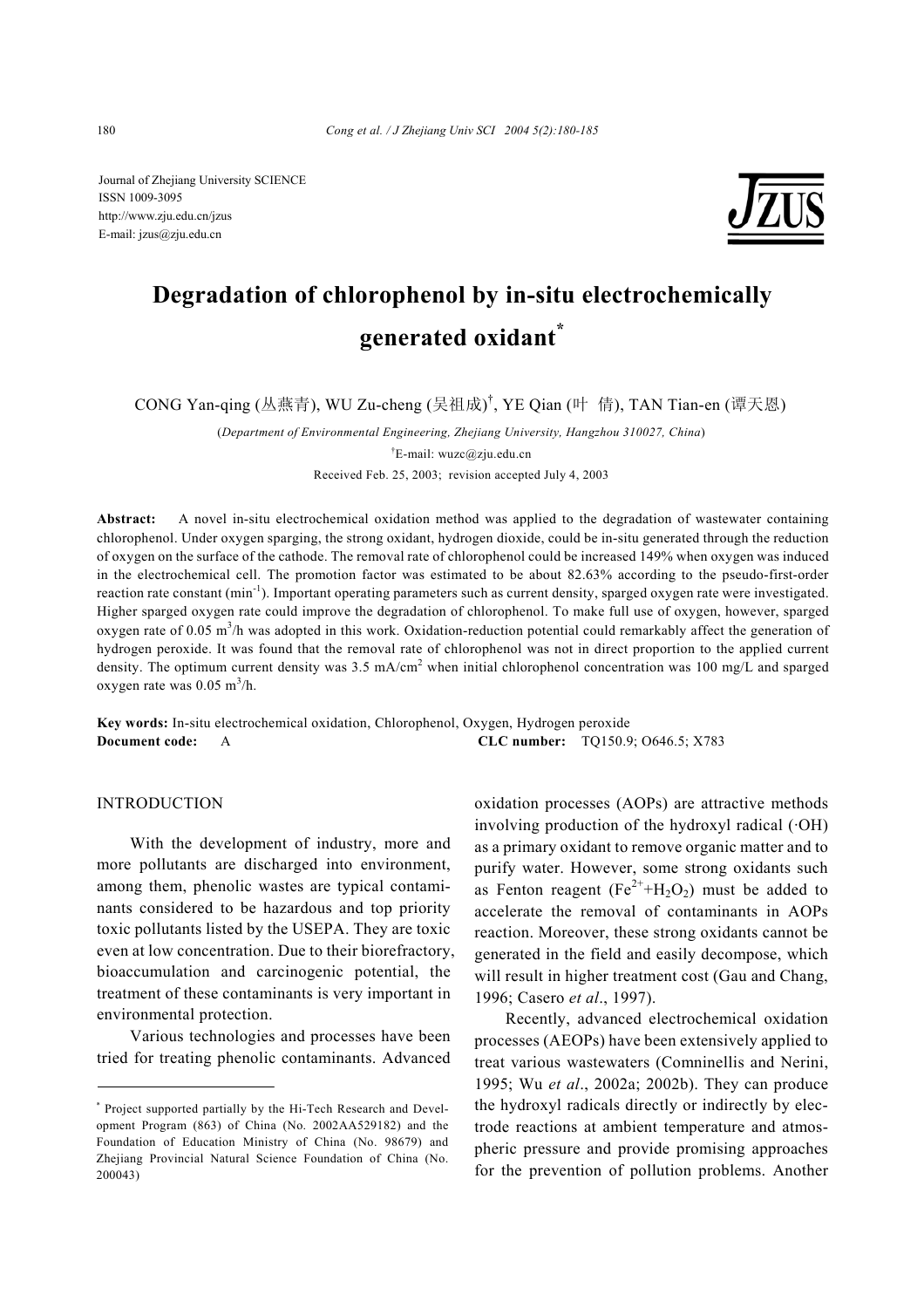advantage is their environmental compatibility because the main reagent, the electron, is a "clean reagent". In addition, they are also attractive because of their versatility for treating various wastewaters, amenability to automation, and high selectivity to prevent the production of unwanted byproducts (Juttner *et al*., 2000).

Degradation of phenolic compounds in wastewater is the rather costly part of water treatments. In this work, oxygen was induced in the electrochemical cell. Cheap oxygen was activated and could be reduced to hydrogen peroxide on the surface of the electrode, which has strong oxidation ability. Thus, the strong oxidant could be in-situ yielded. Moreover, in-situ produced hydrogen peroxide is more efficient than that added. The aim of this study was to explore the feasibility of the electrocatalysis process wherein oxygen is sparged. Important operating parameters such as current density and sparged oxygen rate were investigated to determine the optimal values and conditions.

# MATERIAL AND METHODES

#### **Apparatus**

Electrochemical degradation of 4-chlorophenol was carried out in the electrochemical reactor shown in Fig.1. The anode used here was a  $\beta$ -PbO<sub>2</sub> electrode modified with fluorine resin. The details of the



**Fig.1 The schematic diagram of electrochemical reactor**  1. cathode; 2. oxygen inlet; 3. wastewater; 4.  $\beta$ -PbO<sub>2</sub> anode; 5. pump

anode preparation and the characteristics of the anode are given in Wu and Zhou (2001). The cathode was a Ni-Cr-Ti alloy net concentrically assembled in the reactor with a volume of 1 L. The active area of the electrode was  $220 \text{ cm}^2$ . The simulated wastewater contained a certain amount of chlorophenol and  $Na<sub>2</sub>SO<sub>4</sub>$ . In every run, oxygen was sparged in suitable quantity into the cathode zone. The wastewater was pumped through the reactor.

#### **Analysis**

The determination of chlorophenol and its stable degradation products were carried out on high-performance liquid chromatograph (HPLC, Gilson) by comparing the retention time of the standard compounds. To determine the concentration of chlorophenol and degradation products, 25 µl aliquots of samples were injected into the HPLC running on mobile phase of acetonitrile / water / concentrated  $H_3PO_4$  (v/v/v) at 45/55/0.2. The separation was performed using an ODS-18 reversed phase column at flow rate of 1.5 ml/min and column temperature of 25 °C. A UV detector was used with the wavelength set at 254 nm. All samples were immediately analyzed to avoid further reaction. Chloride produced was determined by ion chromatography (Techcomp IC 1000) with DS-plus<sup>TM</sup> auto suppressor (Alltech, USA). The COD (chemical oxygen demand) was measured according to the standard methods for examination of water and wastewater (APHA, etc., 1995). The concentration of  $H_2O_2$  was analyzed by the standard titration method of potassium permanganate.

# RESULTS AND DISCUSSIONS

# **Improvement of electrocatalysis method with oxygen sparged**

Oxygen was applied to the treatment of wastewater containing 4-chlorophenol during the electrocatalysis. Fig.2a shows the improvement of chlorophenol removal rate by three processes: electrocatalysis (EC), electrocatalysis with oxygen sparged  $(EC+O<sub>2</sub>)$  and oxidation by oxygen without electrocatalysis  $(O_2)$ . Fig.2a shows that chlorophenol degradation rate was notably enhanced in the order  $EC+O_2$ >  $EC > O_2$ . For instance, after 150 min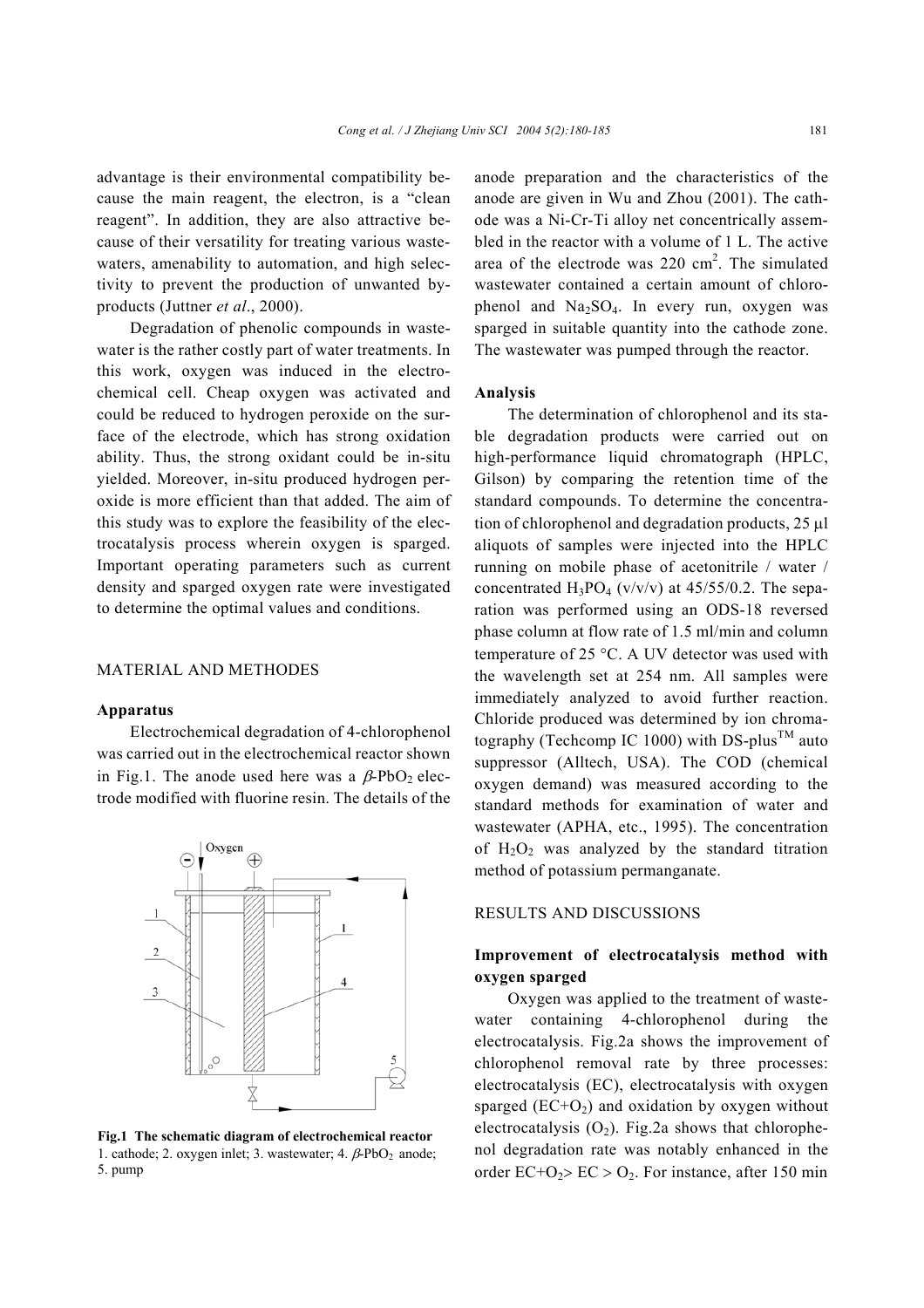

**Fig.2 Effect of different processes on the chlorophenol conversion**  Operating conditions: initial chlorophenol concentration: 100 mg/L; pH=6; Na<sub>2</sub>SO<sub>4</sub> = 5 g/L; current density = 3.5 mA/cm<sup>2</sup>; volume = 1000 ml, sparged oxygen rate =  $0.05 \text{ m}^3/\text{h}$ . (a) chlorophenol removal rate of three processes:  $EC+O_2$ ,  $EC$  and  $O_2$ ; (b) line fitted by the apparent first-order kinetics

treatment, chlorophenol removal rate by  $O_2$  was only 15%; the rate by EC was about 57%, while it could reach  $85\%$  by  $EC+O_2$ . This indicated that it was very difficult to oxidize the chlorophenol if only oxygen was applied and that electrocatalysis was the main contributor during the degradation of chlorophenol. When electrocatalysis and oxygen were used together, the removal rate could be increased 149% that of electrocatalysis and 567% that of oxidation by oxygen. This indicated that some strong oxidants could be formed during the electrocatalysis and that oxygen could be activated to generate some stronger oxidants under electrocatalysis. Quantitative titration of  $KMnO<sub>4</sub>$  indicated that hydrogen peroxide was formed during the electrocatalysis with oxygen sparged. The main reactions on the anode and cathode surfaces are given below.

Anodic reaction:

In the case of anodic polarization, the positive hole of  $[PbO_2(h^+)]$  on the anode react with absorbed water molecules, resulting in hydroxyl radical:

$$
PbO_2(h^+) + H_2O_{ads} \rightarrow PbO_2(OH)_{ads} + H^+
$$

Cathodic reaction:

On sparging oxygen, the dissolved oxygen was adsorbed onto the active sites of the cathode and then was reduced to hydrogen peroxide which could generate hydroxyl radical:

$$
O_2(g) \xrightarrow{ } O_2(aq)
$$
  
\n
$$
O_2(aq) \xrightarrow{ } O_2(ads)
$$
  
\n
$$
O_2(ads) + 2H^+ + 2e^- \rightarrow H_2O_2
$$

Therefore, the oxidizing agent could be formed both on the anode and the cathode. The combination of anode and cathode could greatly improve the efficiency of chlorophenol degradation.

To evaluate the feasibility of the in-situ electrochemical degradation process, the kinetics of chlorophenol degradation by the three processes were researched. As shown in Fig.2a, the tendency of chlorophenol degradation could be fitted well by the following apparent first-order kinetics:

$$
\ln\left(c_0/c\right) = k t \tag{1}
$$

where,  $c_0$  and  $c$  are the concentrations of chlorophenol at the initial time (mg/L) and at the reaction time *t*, respectively; *k* is the pseudo-first-order reaction rate constant  $(\text{min}^{-1})$ . The *k* values of the three different processes could be obtained from the data-fitting in Fig.2a. The line fitted according to the Eq.(1) is shown in Fig.2b and the *k* values are listed in Table 1. The reaction rate constant in the electrocatalysis process with oxygen sparged was  $2.16 \times 10^{-4}$ s<sup>-1</sup>. It was  $1.0 \times 10^{-4}$ s<sup>-1</sup> and  $0.18 \times 10^{-4}$ s<sup>-1</sup> for anodic electrocatalysis and oxygen oxidation, respectively. The value of *k* in electrocatalysis process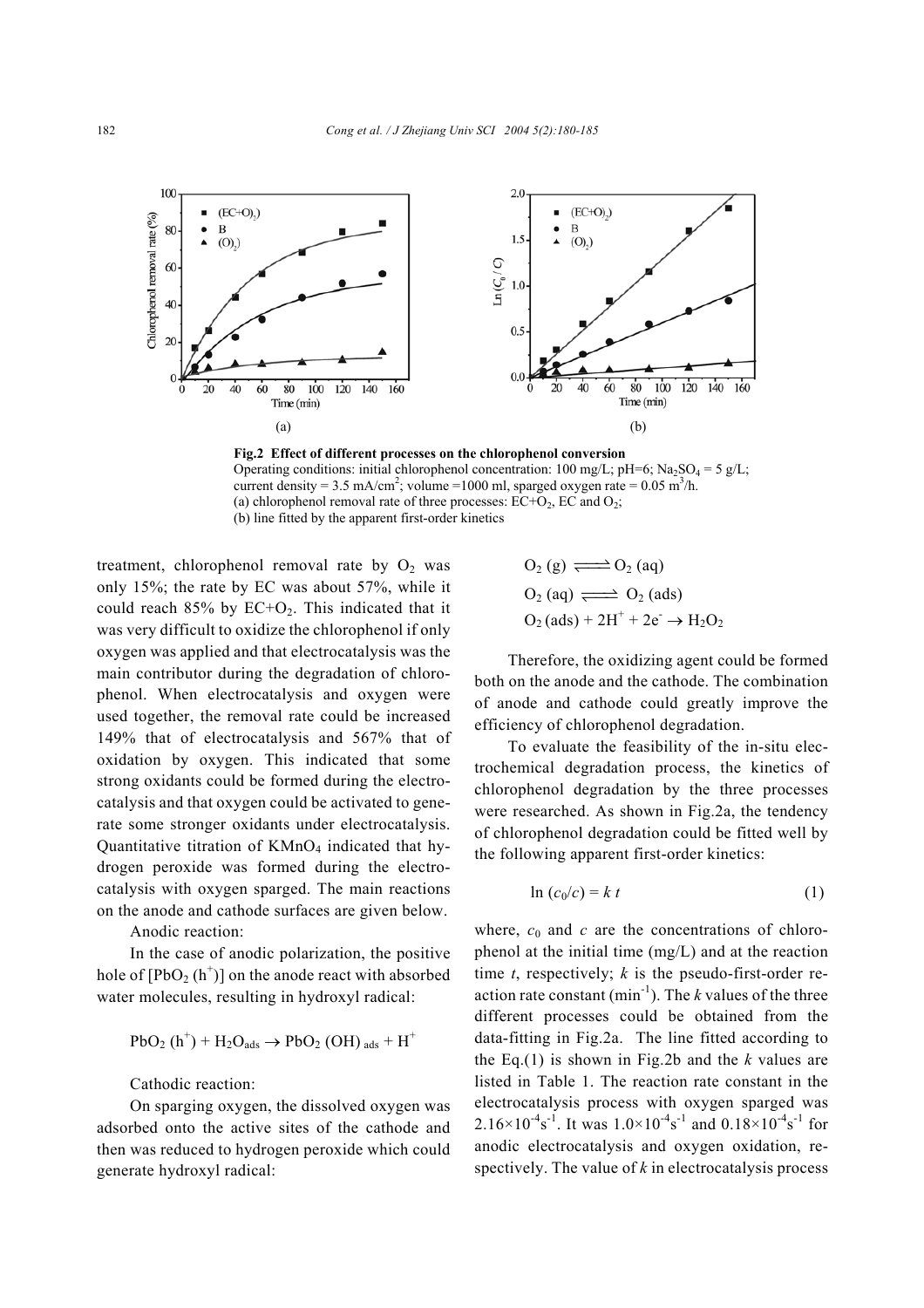**Table 1 First-order reaction rate constants by three processes** 

| Processes                | $k(10^4 \text{ s}^{-1})$ |
|--------------------------|--------------------------|
| O <sub>2</sub>           | 0.18                     |
| Electrocatlysis          | 1.00                     |
| Electrocatalysis + $O_2$ | 2.16                     |

with oxygen sparged was much greater than the sum of the value of *k* in the anodic electrocatalysis and in the oxidation by oxygen without electrocatalysis. The promoting factor  $(f)$  was estimated to be about 82.63% using the following definition:

$$
f = \frac{k_{\text{EC}+O_2} - (k_{\text{EC}} + k_{O_2})}{k_{\text{EC}} + k_{O_2}} \times 100\% \tag{2}
$$

This result is consistent with the analysis given above. Therefore, in-situ electrochemical degradation of chlorophenol is superior to the single electrocatalysis or the oxidation by oxygen.

# **Intermediates of degradation**

The main intermediates of degradation were benzoquinone, hydroquinone, fumaric acid and oxalic acid. Fig.3 shows the concentration of chlorophenol, benzoquinone and organic acids during the electrochemical degradation. It is well known that benzoquinone is one of the rather persistent intermediates very difficult to degrade (Tahar and Savall, 1998). The toxicity of wastewater mainly depended



**Fig.3 Degradation of chloropohenol** 

Operating conditions: initial chlorophenol concentration: 100 mg/L; pH=6; Na<sub>2</sub>SO<sub>4</sub> = 5 g/L; current density = 3.5 mA/cm<sup>2</sup>; volume  $=1000$  ml

on the concentration of chlorophenol and benzoquinone formed. Fig.3 shows that benzoquinone concentration reached the maximum after 40 min degradation, and then slowly decreased with time. The maximum concentration of benzoquinone was less than 0.05 mmol/L and it was less than one-tenth of the concentration of the initial chlorophenol concentration. Organic acids have less toxicity and can be degraded by biological methods. Thus the toxicity of wastewater would be enormously decreased after 100 min treatment. Considering the economy, it was not necessary to degrade chlorophenol to  $CO<sub>2</sub>$  and  $H<sub>2</sub>O$ . This was discussed in detail in our previous work (Wu and Zou, 2001). Therefore, partial degradation of chlorophenol is feasible for practical application.

### **Effect of sparged oxygen rate**

Fig.4 of the effect of sparged oxygen rate on chlorophenol degradation shows that chlorophenol removal rate was improved with the enhancement of sparged oxygen rate. At 150 min, chlorophenol removal rate was only 67% at sparged oxygen rate of  $0.04$  m<sup>3</sup>/h, while it was around 92% at sparged oxygen rate of  $0.075 \text{ m}^3/\text{h}$ . The enhancement was about 137%. However, it is not advisable to adopt too high sparged oxygen rate. Fig.4 shows that the removal rate reached 92% at 150 min when sparged oxygen rate was  $0.075 \text{ m}^3/\text{h}$ . That is to say, the removal rate would have less enhancement with the increase of sparged oxygen rate. If sparged oxygen



**Fig.4 Effect of sparged oxygen rate on the chlorophenol degradation** 

Operating conditions: initial chlorophenol concentration: 100 mg/L; pH=6;  $\text{Na}_2\text{SO}_4 = 5$  g/L; current density = 3.5 mA/cm<sup>2</sup>; volume =1000 ml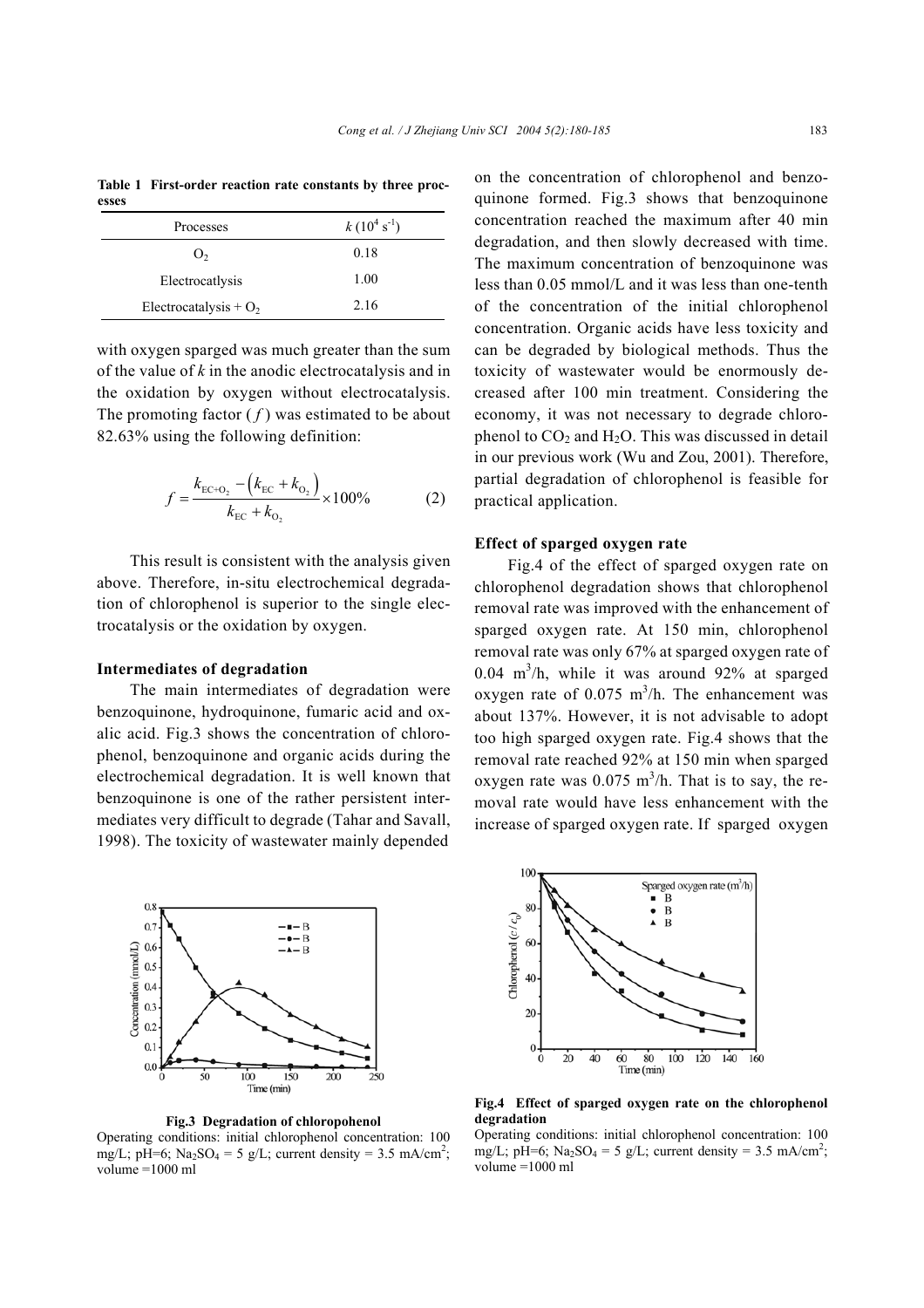rate was increased continually, some oxygen would escape and would not be reduced to hydrogen peroxide, the important oxidant. Thus oxygen would not be sufficiently utilized. Therefore, a suitable sparged oxygen rate is suggested in the in-situ electrochemical degradation of chlorophenol.

#### **Effect of current density**

Fig.5 of the effect of current density on the chlorophenol degradation shows that chlorophenol removal rate was not in direct proportion to current density, which had an optimum value during the degradation of chlorophenol. Under the experimental conditions given in Fig.5, chlorophenol removal efficiency was increased with the enhancement of current density and reached the maximum of



**Fig.5 Effect of current density on chloropohenol removal**  Operating conditions: initial chlorophenol concentration=100 mg/L; pH=6; Na<sub>2</sub>SO<sub>4</sub>=5 g/L; volume=1000 ml; sparged oxygen rate= $0.05 \text{ m}^3/\text{h}$ 

85% when current density was 3.5 mA/cm<sup>2</sup>. However, the removal efficiency began to decrease when current density was enhanced continuously. This could be due to the fact that oxidation-reduction potential could remarkably affect the generation of hydrogen peroxide.  $H_2$  evolution occurs as a possible side reaction when the current density exceeds the transport limited value of  $O_2$  reduction. Therefore, too high or too low oxidation-reduction potential is disadvantageous for generation of hydrogen peroxide. Optimal current density is very important for achieving maximal removal rate of contaminants.

## **CONCLUSIONS**

An in-situ electrochemical method was applied to the degradation of chlorophenol in wastewater. Under suitable conditions, strong oxidant, hydrogen peroxide, could be in-situ generated through the reduction of oxygen on the surface of the cathode. It was found that the removal rate could be increased 149% that by electrocatalysis and 567% that by oxygen oxidation when oxygen was induced into the electrochemical cell. The promoting factor was calculated to be about 82.63% according to the pseudo-first-order reaction rate constant. Hydrogen peroxide was detected in the cathode zone. In-situ electrochemical degradation of chlorophenol was superior to that by electrocatalysis alone or by oxygen.

The main intermediates of degradation were benzoquinone, hydroquinone, fumaric acid and oxalic acid. During the degradation, chlorophenol and benzoquinone could be degraded rapidly to organic acids that could be removed by the economical biological method. Considering the economy, partial degradation of chlorophenol is suggested.

It is very important to operate under suitable conditions to make the main reactions occur in harmony on the surface of the anode and cathode. Higher sparged oxygen rate was helpful for degradation of chlorophenol. However, the capacity of oxygen reduction on the cathode was finite; it is not appropriate to adopt too high sparged oxygen rate. A suitable sparged oxygen rate is suggested. It was found that chlorophenol removal rate was not in direct proportion to current density, which has an optimum value during the degradation of chlorophenol. Oxidation-reduction potential can remarkably affect the generation of hydrogen peroxide. An appropriate current density is very important for achieving higher removal rate of contaminants.

#### **References**

- APHA, AWWA, WEF, 1995. Standard Methods for Water and Wastewater Examination. Washington DC, p.515- 516.
- Casero, I., Sicilia, D., Rubio, S., Perez-Bendito, D., 1997. Chemical degradation of aromatic amines by Fenton's reagent . *Wat. Res.*, **31**:1985-1995.
- Comninellis, C., Nerini, A., 1995. Anodic oxidation of phenol in the presence of NaCl for wastewater treatment. *J. Appl. Electrochem.*, **25**(1):23-28.